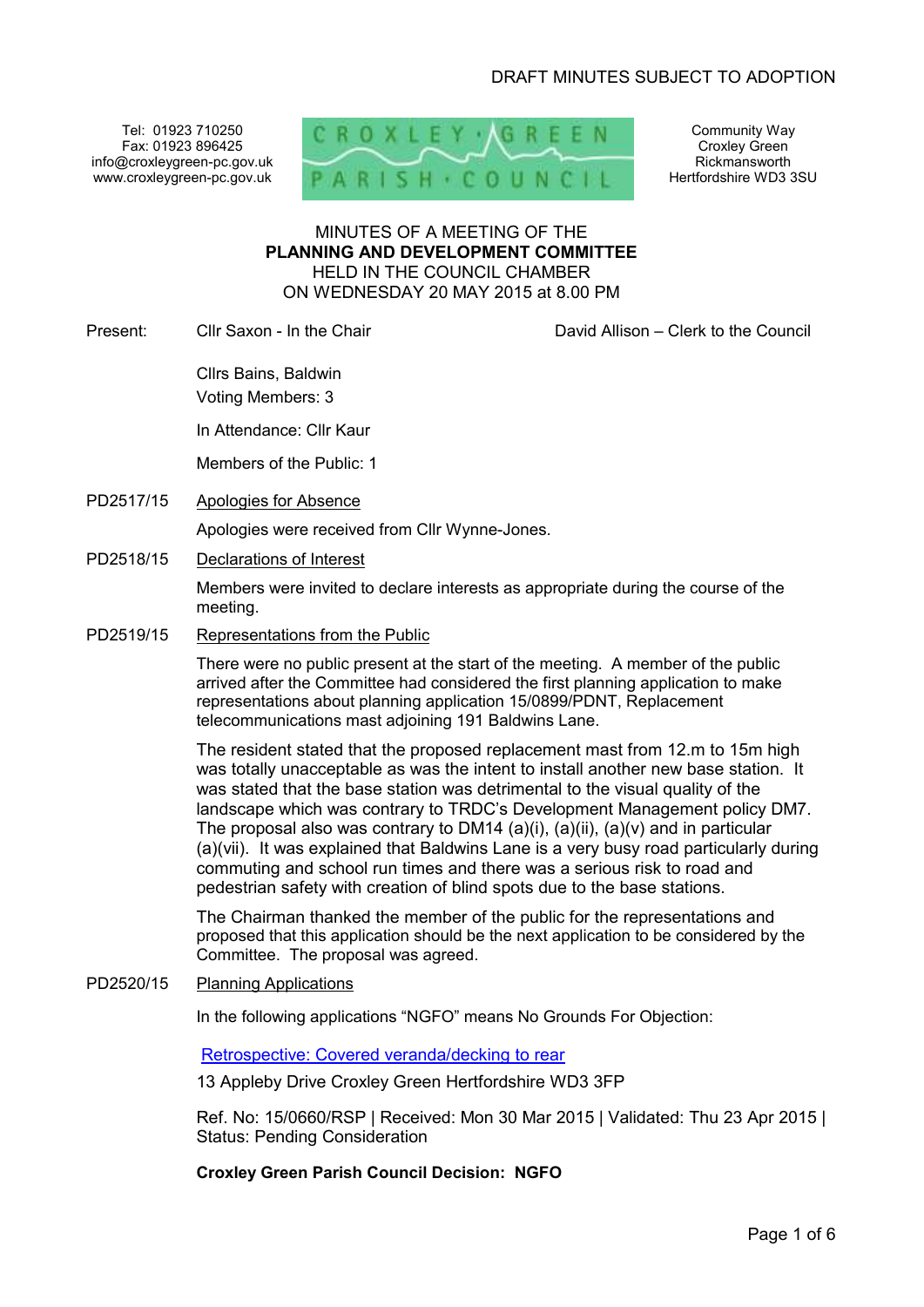The Committee then considered application 15/0899/PDNT – see Minute PD2519/15 above.

Permitted Development Notice Telecommunications: Replacement of existing 12.5m pole with a new 15m high street works pole supporting 6 no antennas and the installation of 1 no new cabinets and ancillary works

Communications Site Adjoining 191 Baldwins Lane Croxley Green Hertfordshire

Ref. No: 15/0899/PDNT | Received: Fri 01 May 2015 | Validated: Fri 01 May 2015 | Status: Pending Consideration

**Croxley Green Parish Council Decision: OBJECT. The proposal would by virtue of its siting, design and appearance be particularly prominent within the street scene and would further clutter this street scene. This would be to the detriment of both the appearance and visual amenity of the area as well as the amenity of the adjacent residential properties. The proposal is also contrary to TRDC's policy DM14. It is requested that the application be considered at the Development Control Committee.**

#### Two storey side extension

79 Manor Way Croxley Green Hertfordshire WD3 3LU

Ref. No: 15/0742/FUL | Received: Mon 13 Apr 2015 | Validated: Fri 17 Apr 2015 | Status: Pending Consideration

#### **Croxley Green Parish Council Decision: NGFO**

Erection of part single storey and part two storey front extension

37 Barton Way Croxley Green Rickmansworth Hertfordshire WD3 3PA

Ref. No: 15/0751/FUL | Received: Tue 14 Apr 2015 | Validated: Tue 14 Apr 2015 | Status: Pending Consideration

**Croxley Green Parish Council Decision: NGFO**

First floor side extension, conversion of garage into habitable accommodation and alterations to fenestration

66 Byewaters Croxley Green Watford Hertfordshire WD18 8WJ

Ref. No: 15/0754/FUL | Received: Tue 14 Apr 2015 | Validated: Thu 16 Apr 2015 | Status: Pending Consideration

# **Croxley Green Parish Council Decision: NGFO**

Part single, part two storey rear extension, internal alterations and alterations to fenestration

Gade Cottage 307 New Road Croxley Green Rickmansworth Hertfordshire WD3 3HE

Ref. No: 15/0772/FUL | Received: Thu 16 Apr 2015 | Validated: Tue 21 Apr 2015 | Status: Pending Consideration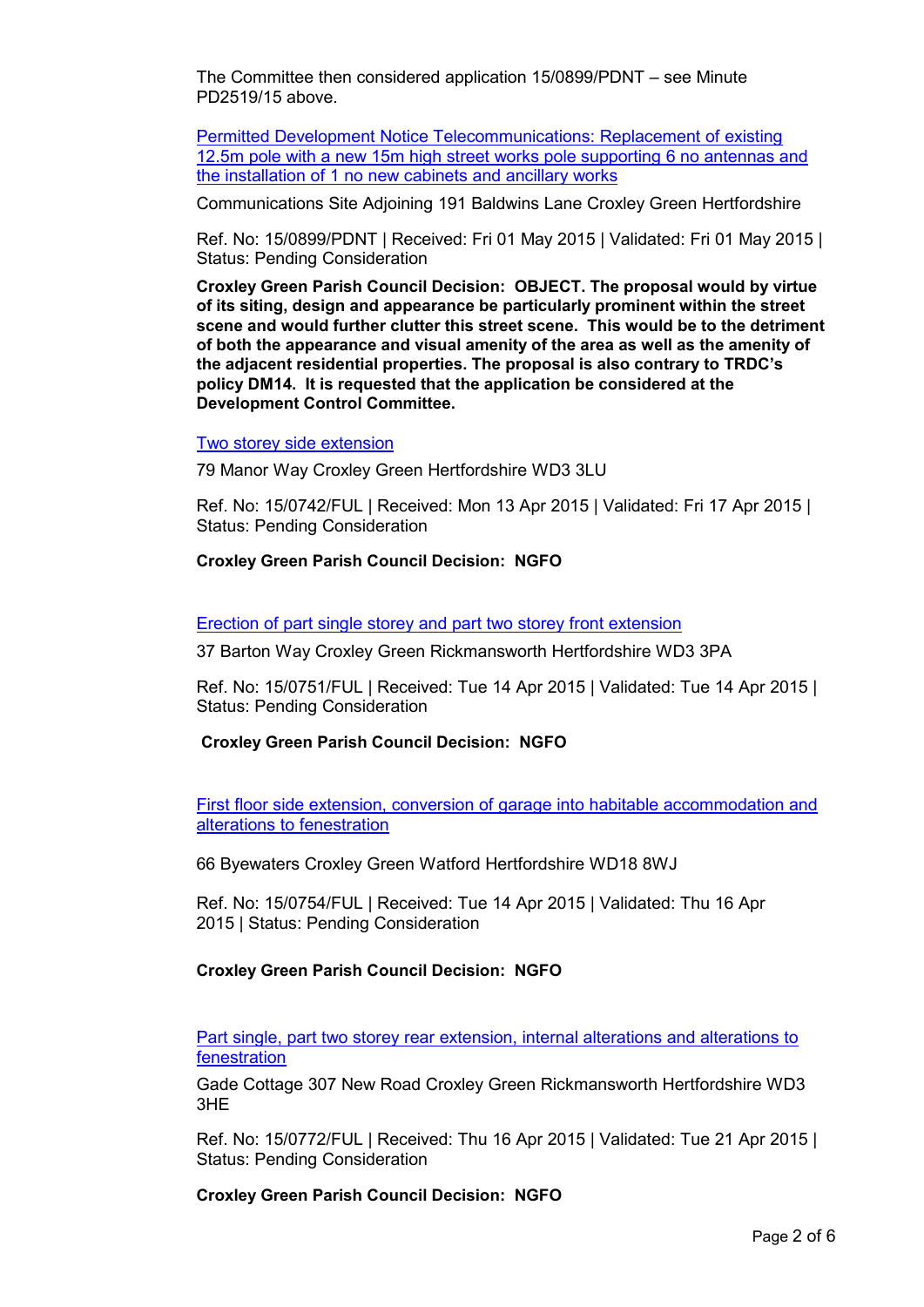Construction of detached building to provide B1a (Office) meeting space and associated works including access path

Building 7 Hatters Lane Watford Hertfordshire WD18 8PX

Ref. No: 15/0792/FUL | Received: Tue 21 Apr 2015 | Validated: Fri 24 Apr 2015 | Status: Pending Consideration

# **Croxley Green Parish Council Decision: NGFO**

#### Retrospective: Installation of front and rear rooflights

14 Imperial Way Croxley Green Rickmansworth Hertfordshire WD3 3FL

Ref. No: 15/0802/RSP | Received: Tue 21 Apr 2015 | Validated: Mon 27 Apr 2015 | Status: Pending Consideration

# **Croxley Green Parish Council Decision: NGFO**

#### Retrospective: Outbuilding to provide annex

45 Barton Way Croxley Green Rickmansworth Hertfordshire WD3 3PA

Ref. No: 15/0805/RSP | Received: Mon 20 Apr 2015 | Validated: Mon 20 Apr 2015 | Status: Pending Consideration

**Croxley Green Parish Council Decision: OBJECT. The proposed development fails to comply with the policies which set out to protect the character and residential amenity of existing areas of housing with long or extensive gardens from 'backland' or infill development which is considered inappropriate.**

Single storey rear extension and alterations to roof of existing rear extension

18 Ludlow Way Croxley Green Rickmansworth Hertfordshire WD3 3SH

Ref. No: 15/0808/FUL | Received: Tue 21 Apr 2015 | Validated: Tue 21 Apr 2015 | Status: Pending Consideration

# **Croxley Green Parish Council Decision: NGFO**

# Two storey side extension to replace existing garage

15 New Road Croxley Green Hertfordshire WD3 3EJ

Ref. No: 15/0841/FUL | Received: Mon 27 Apr 2015 | Validated: Wed 29 Apr 2015 | Status: Pending Consideration

# **Croxley Green Parish Council Decision: NGFO**

# Outbuilding to provide gym

16 Durrants Drive Croxley Green Rickmansworth Hertfordshire WD3 3NP

Ref. No: 15/0846/FUL | Received: Mon 27 Apr 2015 | Validated: Mon 27 Apr 2015 | Status: Pending Consideration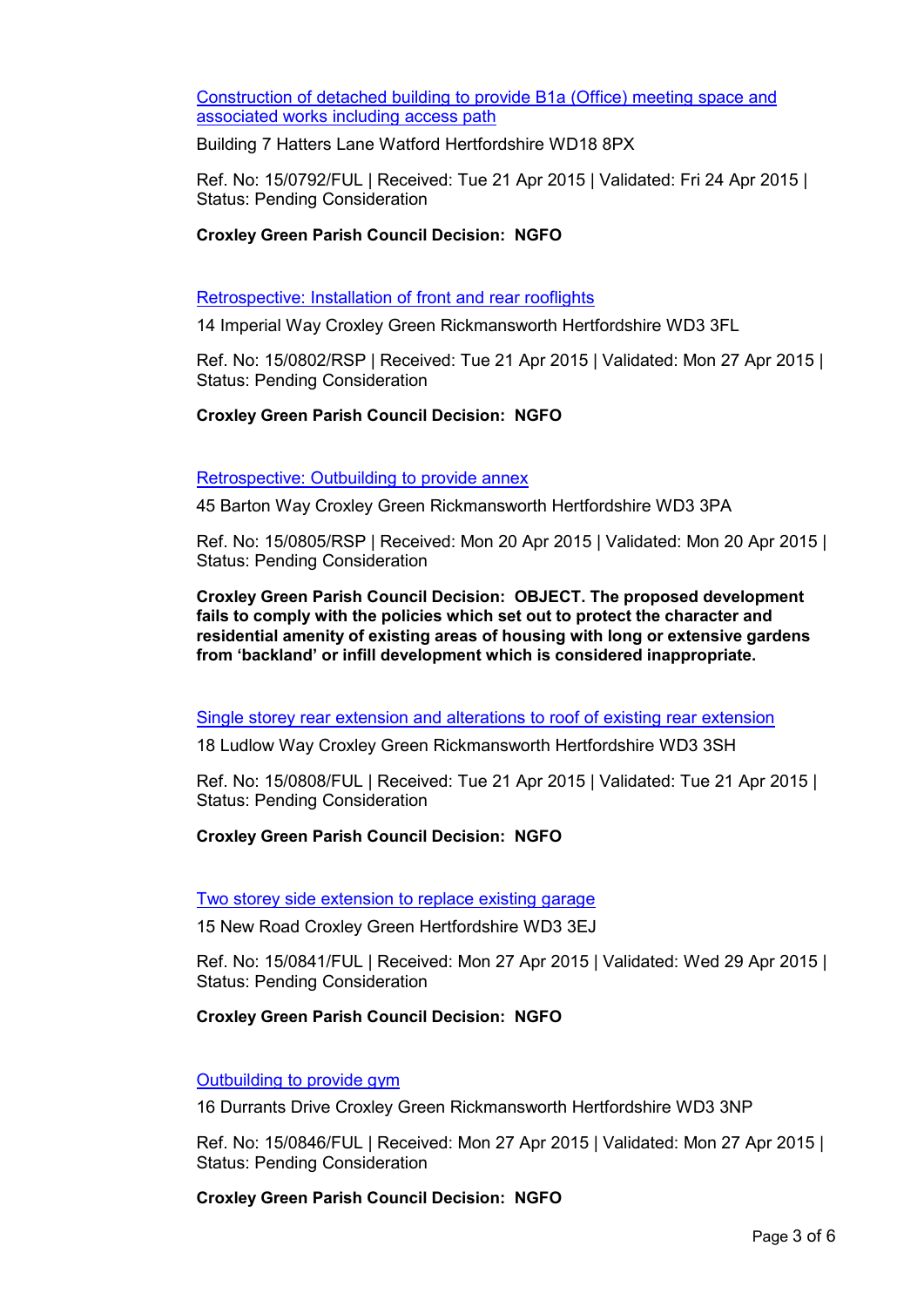Demolition of garage, part single, part two-storey side extension, single storey rear extension and internal alterations

16 Durrants Drive Croxley Green Rickmansworth Hertfordshire WD3 3NP

Ref. No: 15/0848/FUL | Received: Mon 27 Apr 2015 | Validated: Thu 07 May 2015 | Status: Pending Consideration

# **Croxley Green Parish Council Decision: NGFO**

# Front porch

10 Sansom Close Croxley Green Hertfordshire WD3 3GL

Ref. No: 15/0878/FUL | Received: Thu 30 Apr 2015 | Validated: Fri 01 May 2015 | Status: Pending Consideration

# **Croxley Green Parish Council Decision: NGFO**

Part Retrospective: Part single, part two storey rear extension, rear dormers and front porch

10 Gonville Avenue Croxley Green Hertfordshire WD3 3BY

Ref. No: 15/0886/RSP | Received: Fri 01 May 2015 | Validated: Wed 06 May 2015 | Status: Pending Consideration

# **Croxley Green Parish Council Decision: NGFO**

Part single, part two storey and part first floor rear extension; replacement canopy; internal alterations; alterations to fenestration; alterations to landscaping to provide garden and conversion of detached store to garage.

12 Scots Hill Croxley Green Rickmansworth Hertfordshire WD3 3AD

Ref. No: 15/0913/FUL | Received: Tue 05 May 2015 | Validated: Tue 12 May 2015 | Status: Pending Consideration

# **Croxley Green Parish Council Decision: NGFO**

Single storey rear extension and first floor rear dormer

10 Yorke Road Croxley Green Hertfordshire WD3 3DN

Ref. No: 15/0917/FUL | Received: Wed 06 May 2015 | Validated: Wed 06 May 2015 | Status: Pending Consideration

# **Croxley Green Parish Council Decision: NGFO**

Loft conversion including roof extensions and hip to gable extension and insertion of rear and front dormer windows

33 Winton Drive Croxley Green Rickmansworth Hertfordshire WD3 3RF

Ref. No: 15/0925/FUL | Received: Wed 06 May 2015 | Validated: Mon 11 May 2015 | Status: Pending Consideration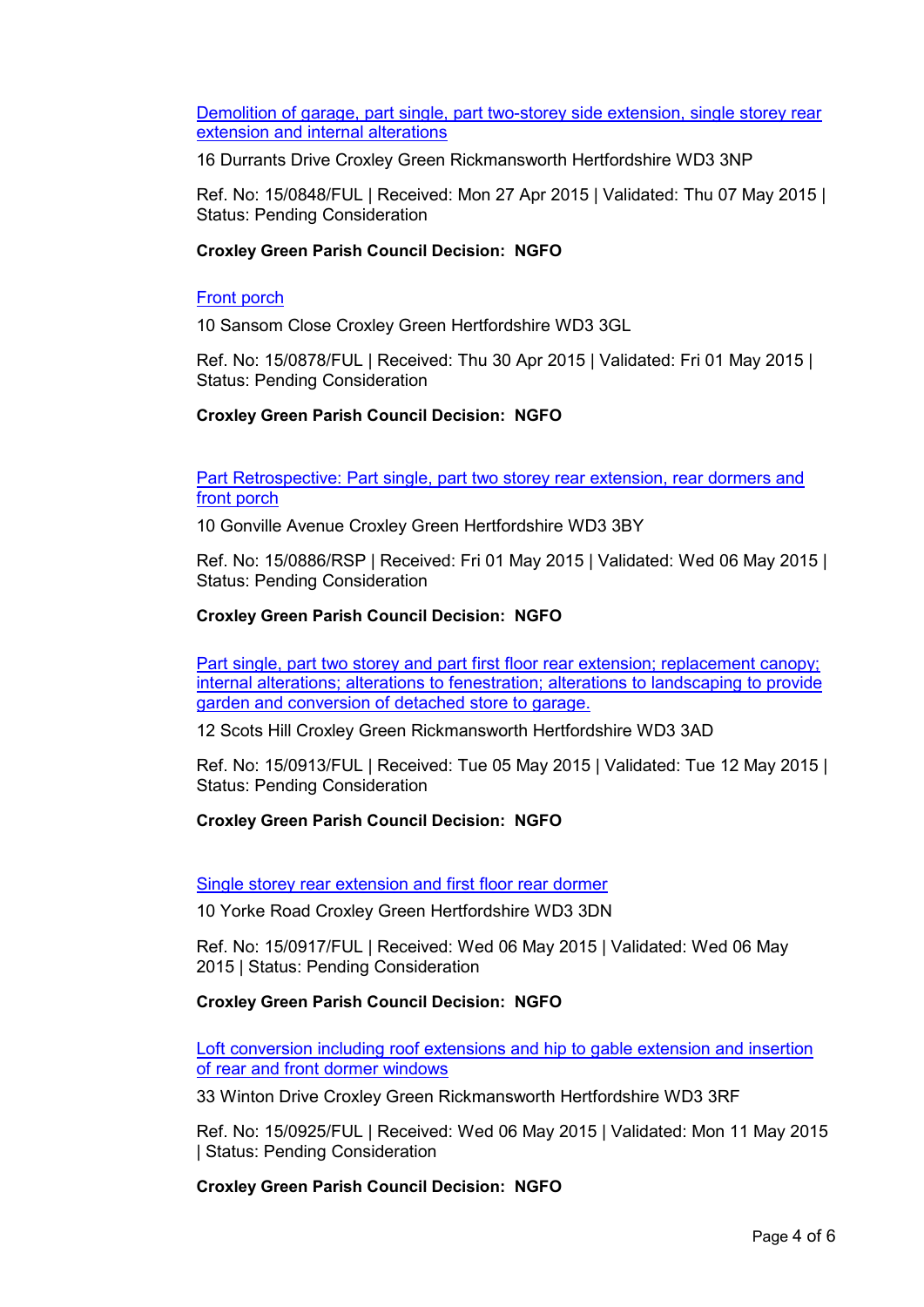# Two storey front extension

16 Beechcroft Avenue Croxley Green Hertfordshire WD3 3EQ

Ref. No: 15/0946/FUL | Received: Fri 08 May 2015 | Validated: Thu 14 May 2015 | Status: Pending Consideration

# **Croxley Green Parish Council Decision: NGFO**

#### Single storey rear extension

38 Yorke Road Croxley Green Rickmansworth Hertfordshire WD3 3DN

Ref. No: 15/0949/FUL | Received: Fri 08 May 2015 | Validated: Thu 14 May 2015 | Status: Pending Consideration

# **Croxley Green Parish Council Decision: NGFO**

# **Certificates of Lawfulness, Discharge of Conditions and Non-Material Amendments to planning applications – for Members information only**

The following applications were noted by Members:

Certificate of Lawfulness Proposed Development: Loft conversion including hip to gable alteration, rear dormer and front rooflights and single storey rear extension

9 Manor Way Croxley Green Hertfordshire WD3 3LU

Ref. No: 15/0906/CLPD | Received: Tue 05 May 2015 | Validated: Mon 11 May 2015 | Status: Pending Consideration

Prior Approval: Single storey rear extension (maximum depth 4 metres, maximum height 3 metres and eaves height 2.5 metres)

99 Durrants Drive Croxley Green Rickmansworth Hertfordshire WD3 3NY

Ref. No: 15/0914/PDE | Received: Tue 05 May 2015 | Validated: Tue 05 May 2015 | Status: Pending Consideration

Discharge of Condition 6 (Access) pursuant to planning application 13/2157/FUL

Barn Cottage Loudwater Lane Loudwater Rickmansworth Hertfordshire WD3 3JD

Ref. No: 15/0962/DIS | Received: Mon 11 May 2015 | Validated: Mon 11 May 2015 | Status: Pending Consideration

# PD2521/15 Recent Decisions by Three Rivers District Council

#### **APPROVED**

| <b>Application No:</b> | 15/0346/CLPD                                                                  |
|------------------------|-------------------------------------------------------------------------------|
| Address:               | 17 Rochester Way                                                              |
| <b>Application:</b>    | Certificate of Lawfulness Proposed Development: Replacement<br>roof to garage |
| <b>CGPC Decision:</b>  | Noted                                                                         |
| <b>TRDC Decision:</b>  | Approved                                                                      |